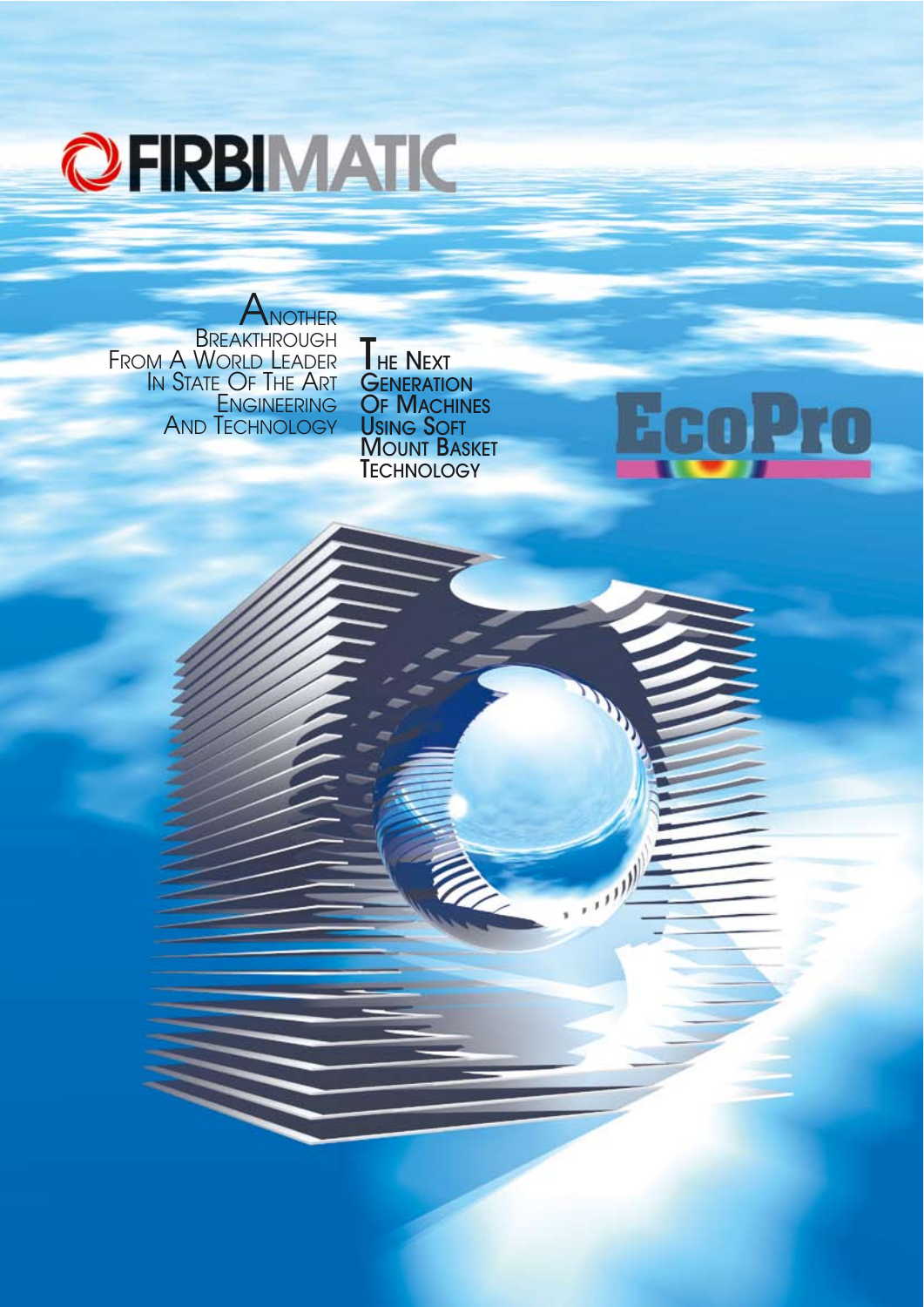La serie ECOPRO AM reppresenta certamente un'evoluzione innovativa nello stato dell'arte delle macchine ad idrocarburi. Si tratta di macchine a cesto sospeso d elevata velocità di centrifuga (800 giri al min,) a cui corrisponde un fattore "G" di oltre 300. che permette di ridurre i tempi di asciugamento a valori uguali o anche inferiori a quelli di una macchina a percloroetilene. Con la serie AM sono stati eliminati al tempo stesso tutti quegli aspetti negativi che, fino ad oggi, ne hanno limitato lo sviluppo ed in particolare la loro bassa produttività.

Le ECOPRO AM Reihe stellt sicherich die innovativste Weiterentwicklung im Bereich der KWL-Maschinen dar. Es hendelt sich um Maschinen mit abgefenderter Trommel und hoher Shleudergeshwindigkeit (800 Umdrehungen/Minute), die einem "G"- Faktor von über 300 entspricht. Dadurch werden die Trocknungszeiten merklich vermindert und liegen somit bei oder auch unter den Werten von Per-Maschinen. Mit der Serie AM werden gleichzeitig alle negativen Aspekte der KWL-Maschinen baseitigt, insbesonders ihre geringe Produktivität, durh die der Einsatz und die Entwicklung dieses Lösemittels bis heute immer beschränkt wurde.

The ECOPRO AM series represents a new development in the progress of machines that working with hydrocarbons and alternative solvents.

These machines are provided with a soft mounted drum having a high centrifugal speed (800 rpm.) corresponding to a "G" factor of over 300, that enables the reduction of the drying times to values equal to or even less than those perc machines. Simultaneously, with the AM series, all those negative aspects which restricted development of hydrocarbon machines, such as their low productivity, have been eliminated.

La série ECOPRO AM represént certainement une nuvelle étape dans l'art de fabriquer des machines à panier suspendu à grande vitesse d'essorage (800 tours par minute) qui corrispondent à un facteur "G" de plus de 300, qui permet de réduire les temps de séchage à des temps comparables ou inférieurs à ceux d'une machine au perchloroéthylène.

Avec la sèries AM. on élimine tous les aspects négatifs des solvants hydrocarbures qui limitaient leur développement et en particulier leur faible taux de productivité.

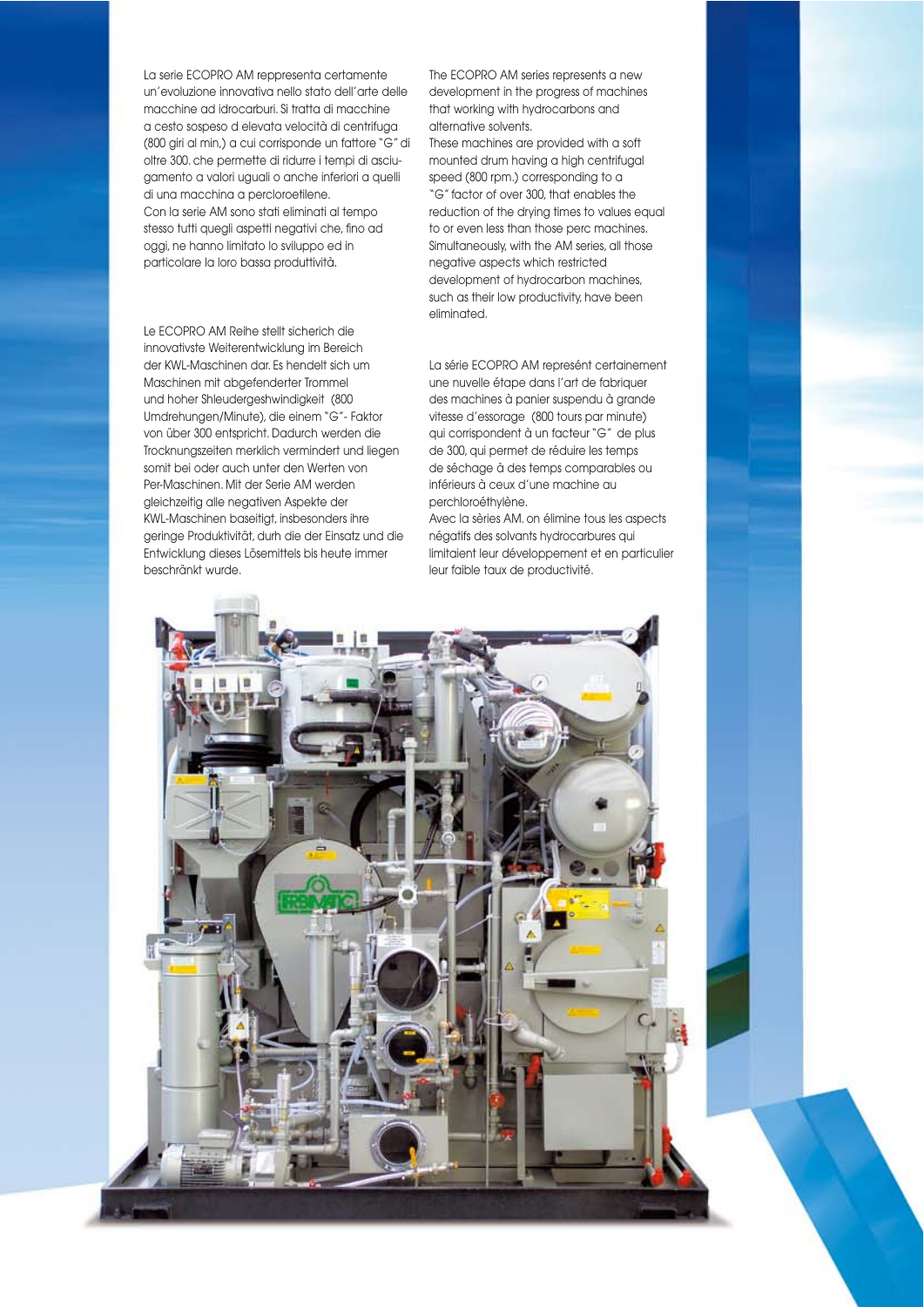